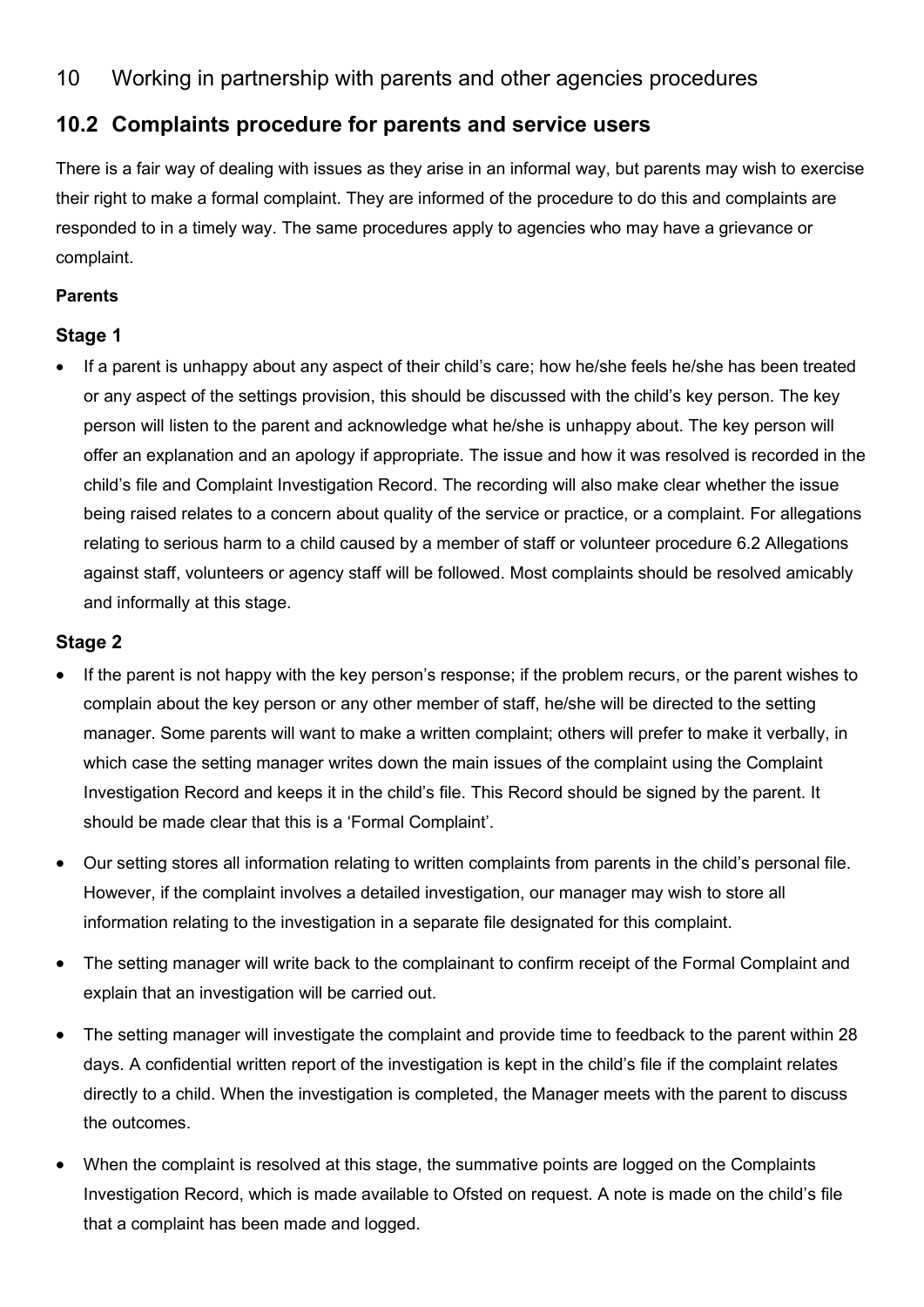### **Stage 3**

- If the parent is still not satisfied, or if the complaint is about the setting manager, the setting manager is asked to forward their complaint verbally or in writing to the Chairperson of the Management **Committee.**
- If a meeting is requested, a written record is made of any discussion, including what is agreed, as well as any decision or action to take as a result. All parties present at the meeting sign the record and receive a copy of it.
- This signed record signifies that the procedure has been concluded. When the complaint is resolved at this stage, the summative points are logged in the Complaint Investigation Record file and a note made on the child's file that a complaint is stored in this file.

## **Stage 4**

If the parent is still not satisfied, then he/she is entitled to appeal the outcome verbally or in writing to the Chairperson of the Committee, who will pass the matter on to the trustees for further investigation. They will respond to the parent within a further 14 days.

## **Stage 5**

- If the parent and the setting cannot reach agreement, an external mediator is invited to help to settle the complaint. This person should be acceptable to both parties, listen to both sides and offer advice. A mediator has no legal powers but can help to define the problem, review the action so far and suggest further ways in which it might be resolved.
- The mediator keeps all discussions confidential. They can hold separate meetings with the setting personnel ( eg. Manager or Chairperson ) and the parent, if this is decided to be helpful. The mediator keeps an agreed written record of any meetings that are held and of any advice they give.
- When the mediator has concluded her/his investigations, a final meeting between the parent, the Manager and the Chairperson of the Management Committee is held. The purpose of this meeting is to reach a decision on the action to be taken to deal with the complaint. The mediator's advice is used to reach this conclusion. The mediator is present at the meeting if all parties think this will help a decision to be reached.
- A record of this meeting, including the decision on the action to be taken, is made. Everyone present at the meeting signs the record and receives a copy of it. This signed record signifies that the procedure has concluded.

### **The role of the Office for Standards in Education, Children's Services and Skills ( OFSTED)**

• If the complainant believes that the matter has not been resolved and there has been a breach of the EYFS requirements they are entitled to make a complaint to Ofsted. The manager will assist in any complaint investigation as well as in producing documentation that records the steps that were taken in response to the original complaint.